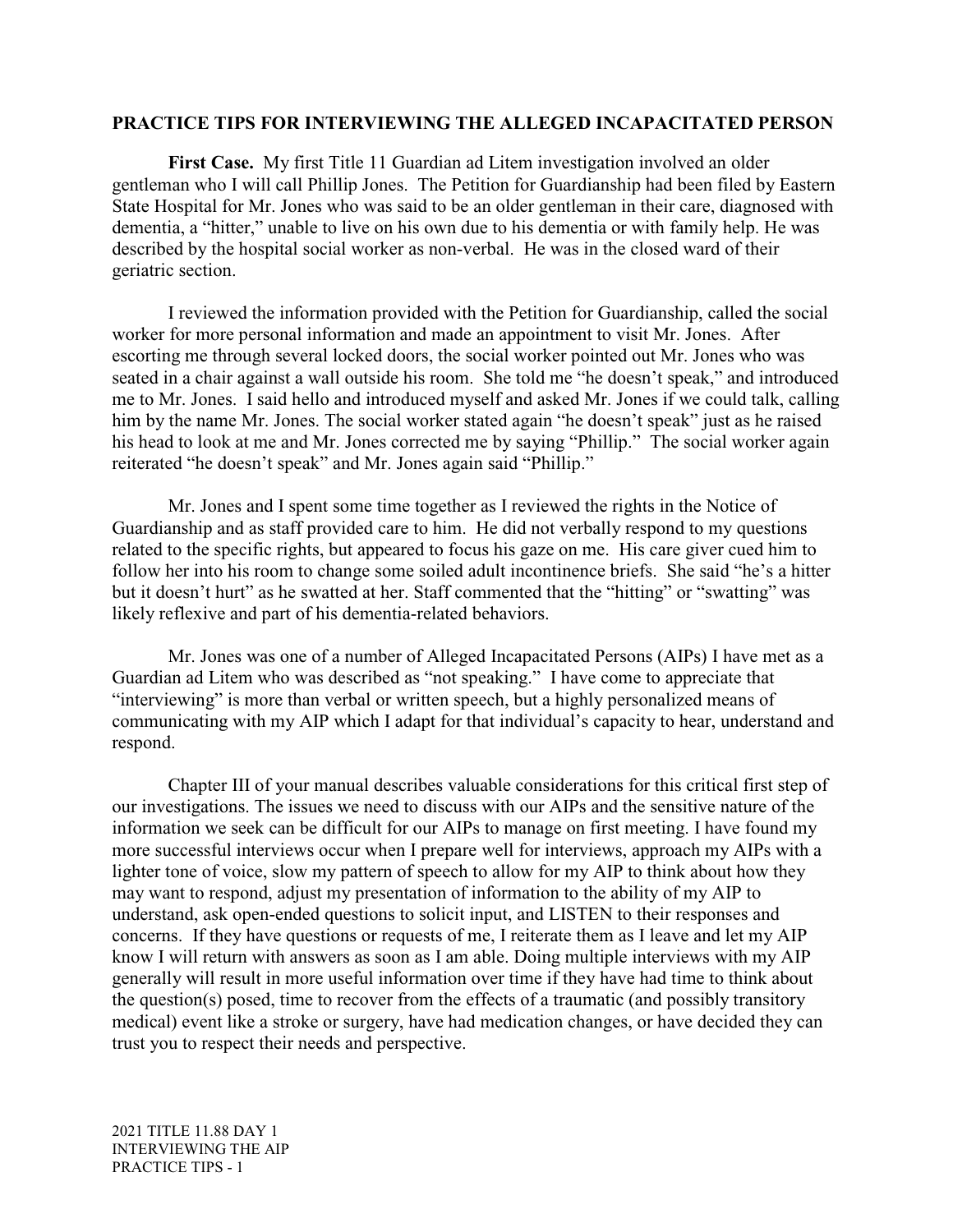**Please note: The new Uniform Guardianship Act has new definitions for Court visitors and guardians ad litem, as well as the former title of Alleged Incapacitated Persons. AIP is used herein for convenience.**

# **Tips for preparing for your first AIP interview.**

- Contact the Petitioner and review written materials related to the perceived need for guardianship. Obtain copies of their documentation to corroborate information you receive as much as possible.
- If the AIP resides at home or a congregate care setting, call and ask if  $(1)$  the AIP and those around the AIP have been tested for Covid19 with negative results and (2) when an interview might be scheduled. If the AIP and those around the AIP have not been tested with negative results and you do not feel safe, OR if no in-person visits are permitted, find out whether a "window" visit could be arranged OR a FaceTime or phone call arranged until pandemic conditions improve. Wear a mask and comply with facility visitor rules. Take a copy of your Covid vaccination record, just in case.
- If the AIP is in hospital, the social worker and care staff are likely to be able to provide information on the degree of receptive speech, expressive speech, or nonverbal signs the AIP demonstrates as a means to communicate. Ask if there are triggers (verbal or behavioral) that you need to avoid. Is the AIP likely to be able to tolerate a visit from a stranger?
- If the AIP is a non-English speaking person and you are, how will you communicate with the AIP? Find out if there is someone (not the petitioner) who can translate for you during your interview. Spokane has a remarkably diverse population of individuals who speak many more languages than I do. Seek out a reliable, nonconflicted interpreter if needed.
- If your AIP is truly a non-verbal person, or in a coma, ask those closest to the AIP how they communicate with the AIP and whether there is a non-verbal response, for example: one blink for yes, two blinks for no, nodding of the head, tapping fingertips. If the AIP is able to use limited means to communicate, establish yes or no signals, ask yes or no questions, tell the AIP you want to be sure you understand them correctly so you may re-ask questions to be sure you know what they mean.
- Be aware of, or seek information about, your AIP's primary language, culture, values, or trauma history. Their experiences can affect what they feel they can share with you. A follow up interview may be a good idea if they need time to think about what the guardianship could do to assist them.
- Be aware of your own biases (we all have them), stereotypes you may have about what you have read or been told about the AIP and the AIP's capacities from initial review of information. Bring to bear your own experiences, prior work with clients, your cultural competency, mindfulness of the generational reference points of importance to your AIP and their life experiences as you think about your evolving understanding of the AIP's needs in relation to guardianship.
- Consider taking an extra copy of the Notice of Guardianship with you as a reminder of information you need to discuss and obtain from the AIP. I also use a tickler in my file for handy reference. See AIP Information Sheet.

2021 TITLE 11.88 DAY 1 INTERVIEWING THE AIP PRACTICE TIPS - 2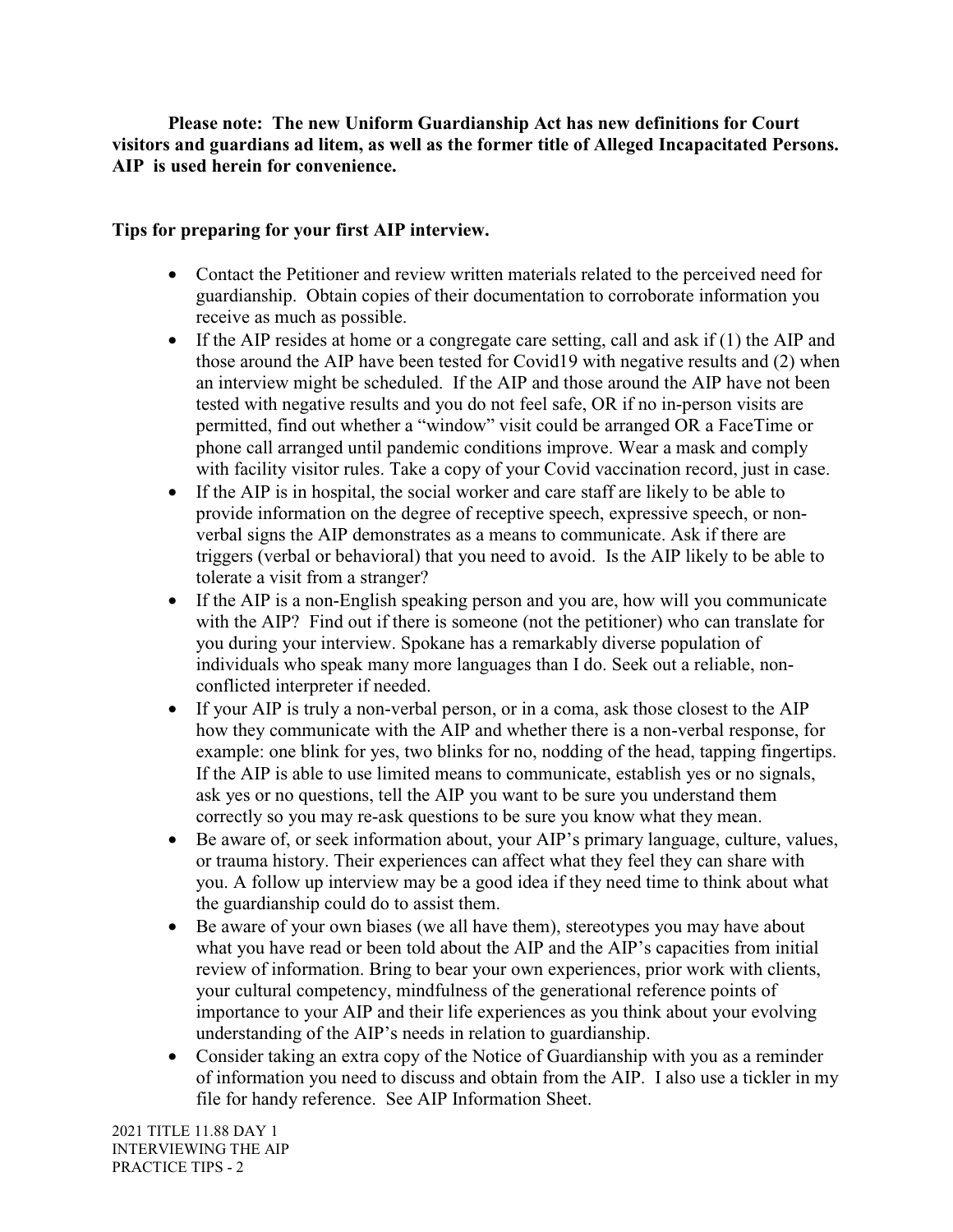## S**pecial considerations when interviewing a minor AIP.**

- If the AIP is a child, adjust your approach to meet their developmental needs as you go over their rights and the process. Use language the minor AIP can understand.
- Meet privately with your minor AIP and periodically do brief follow up contacts outside the presence of the Petitioner/family. School counselors are very helpful in arranging minimally intrusive check ins via phone at school.
- Children generally live within the context of family, friends and school. Ask the child to describe these areas of interest, what they like best, what they do not, who are the safe people in their world? Who would they ask for help if they are hurt or feel unsafe?
- If you sense the minor AIP is feeling uncomfortable with an adult, or that person is listening in on conversations, establish a secret word they can say to let you know they are not comfortable and switch to yes and no questions. Follow up with why they may feel uncomfortable.
- Maintain good boundaries and a positive, helpful and forward-looking approach. Ask open ended questions to solicit input from your minor AIP and LISTEN.
- Reassure the minor AIP that they have done nothing wrong and that the Court is involved to make sure they will be okay. Explain your role in terms the child may understand. Invite questions from the minor AIP and seek their input. One of my favorite questions is to ask children "If you had a magic wand that could grant you a wish, what would that be?" I repeat this question during my tenure on the case. The answers are sometimes surprisingly relevant to the case.
- If the AIP is a child, give the child permission to say "I don't know" or "Can you explain that?" It can be intimidating for a child to have an adult in a position of authority ask them questions, especially a new person who is a virtual stranger. An intimidated person is not likely to give full disclosure.
- If the AIP is a child, and you believe s/he is able to answer, ask the child if s/he is Indian. If the answer is yes, ask what tribe. Follow up this line of questioning with reliable adults who have a close relationship with the child. If the child is considered an Indian child under the Federal Indian Child Welfare Act, 25 USC §1911, notice to the child's tribe is required. See also requirements under the Washington state Indian Child Welfare Act, RCW 13.38.
- If the AIP is a child who may need a guardian due to sexual or physical abuse by a parent, guardian or legal custodian **AND** there is an on-going investigation being done by law enforcement OR Child Protective Services, **DO NOT ASK QUESTIONS ABOUT THE ABUSE.** Reassure the minor AIP that they have done nothing wrong and that the Court is involved to make sure they will be okay. There are child sexual abuse investigation protocols in place in Washington to safeguard the child's potential testimony if criminal Court action is pursued. Failure to adhere to the protocols may mean the abuser can argue the child's statements have been tainted and they will not be held accountable as a result. Contact the assigned investigators from law enforcement or Child Protective Services to advise them of your role and to request information, if needed for your investigation. Many, but not all child sexual abuse cases, are handled by Child Protective Services in Juvenile Court. [In cases involving alleged sexual abuse of a minor AIP, an alternate source of collateral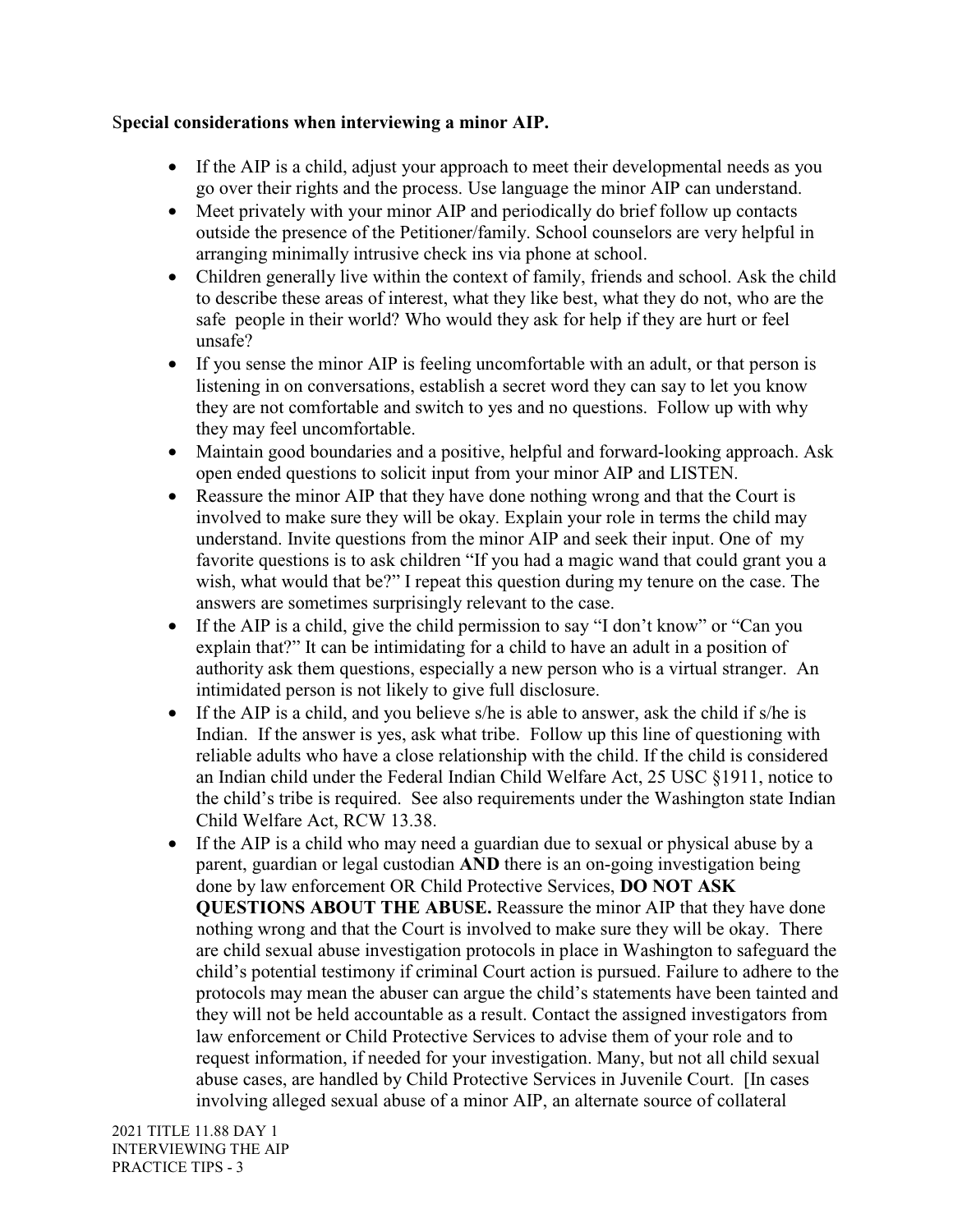information would be the law enforcement or Child Protective Services investigators or the hospital's Sexual Assault Nurse Examination (SANE), report. If the child was seen following disclosure.]

• Visit where the child may be living and meet the household members. If you feel something is not quite right, trust your initial impression and follow up. Why are YOU uncomfortable? Do not ignore the warning signals that pop up. Some information you find may make you really uncomfortable. Talk to a mentor but do not ignore what you experience. It could be the difference of safety for your minor AIP and an appropriate or inappropriate appointment. When in doubt of what is "fair," err on the side of fair and safe for a vulnerable minor or adult.

## **Subsequent interviews with your AIP.**

I try to meet with my AIPs at least once or twice more before the hearing. If the AIP has posed a question for me to pursue or has concerns, I will do a follow up contact to answer their questions or concerns as soon as I am able.

The questions related to appointment of counsel, the right to a jury trial or whether they want to participate in the guardianship hearing are sometimes deferred by the AIPs until I have completed my investigation. This usually occurs when they are unsure if they feel they need a guardian or want to know more about the proposed guardian and what they can expect from their guardian. I will revisit those issues with the AIP when I know what my recommendation(s) will be after all the investigation information is reviewed. Arrangements for their appearance can be made if they choose to participate. During the Covid19 pandemic, participation by calling in to the courtroom or by Zoom may occur, contingent upon their ability to access/use telephones or computers. Some AIPs have declined to participate for a variety of reasons but will ask me to let them know later how things went.

I will ask the proposed guardian, especially Certified Professional Guardians (CPGs), to meet with my AIP and I then check in with the AIP after their meeting to gain their perspective on whether they think they can work with the CPG.

If the proposed guardian is a lay guardian, I will ask the AIP privately whether they feel comfortable with the proposed lay guardian being appointed to help them. If the answer is no, we must inquire. (FYI  $\sim$  On some occasions, the person seeking appointment is the person who is abusing, neglecting or financially exploiting the AIP. Remember to be aware of bias: our own.) I ask proposed lay guardians to review the CPG standards of practice as they will have the same fiduciary duties as professional guardians.

#### **What to do if your AIP is truly unable to communicate and respond to your questions.**

On very rare occasions, my AIP has been unable to communicate even by blinking eyes, nodding their head, raising a finger, tapping their hand. As a matter of due diligence, I have observed their interactions with caregivers to see if there are subtle behaviors which appear responsive to their environment or questions. Include your attempts to communicate and their responses in your Report to the Court. Previous Title 11 trainers who were medical professionals

2021 TITLE 11.88 DAY 1 INTERVIEWING THE AIP PRACTICE TIPS - 4